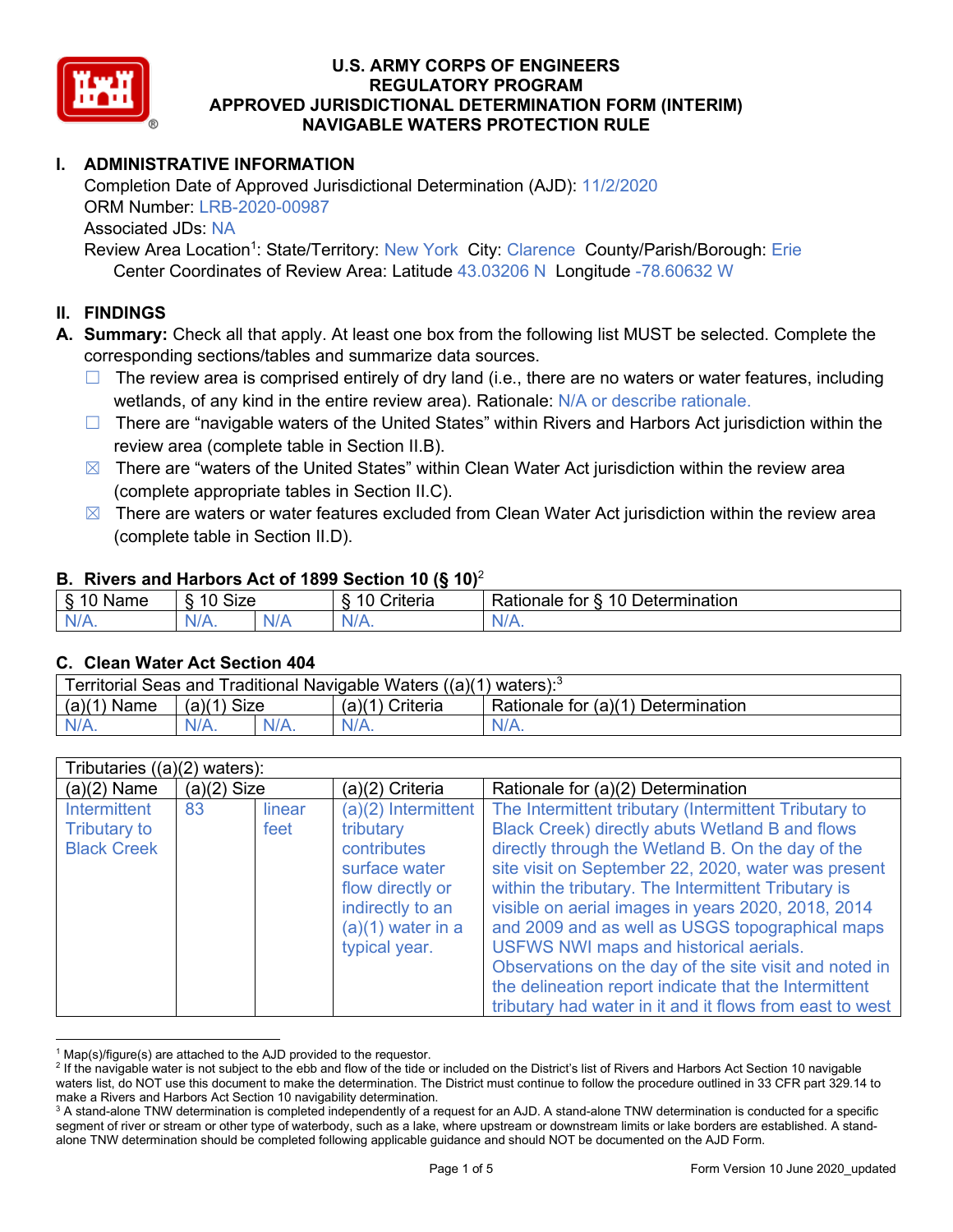

| Tributaries $((a)(2)$ waters): |               |                 |                                                                                                                                                                                                                                                                                                                                                                                                   |  |  |
|--------------------------------|---------------|-----------------|---------------------------------------------------------------------------------------------------------------------------------------------------------------------------------------------------------------------------------------------------------------------------------------------------------------------------------------------------------------------------------------------------|--|--|
| $(a)(2)$ Name                  | $(a)(2)$ Size | (a)(2) Criteria | Rationale for (a)(2) Determination                                                                                                                                                                                                                                                                                                                                                                |  |  |
|                                |               |                 | through Wetland B for approximately 83 linear feet<br>within the project area and cuts across the northwest<br>corner of the site and has continuous flow through a<br>culvert under Goodrich Road. The USGS and NWI<br>maps show that the Intermittent tributary continues<br>north and empties into Black Creek, a perennial<br>(a)(2) tributary which flows into Lake Erie an (a)(1)<br>water. |  |  |

| Lakes and ponds, and impoundments of jurisdictional waters $((a)(3)$ waters): |             |         |                   |                                    |  |  |
|-------------------------------------------------------------------------------|-------------|---------|-------------------|------------------------------------|--|--|
| $(a)(3)$ Name                                                                 | (a)(3) Size |         | $(a)(3)$ Criteria | Rationale for (a)(3) Determination |  |  |
| $N/A$ .                                                                       | $N/A$ .     | $N/A$ . | $N/A$ .           | $N/A$ .                            |  |  |

| Adjacent wetlands ((a)(4) waters): |               |                  |                                                            |                                                                                                                                                                                                                                                                                                                                                                                                                                                                                                                                                                                              |  |  |
|------------------------------------|---------------|------------------|------------------------------------------------------------|----------------------------------------------------------------------------------------------------------------------------------------------------------------------------------------------------------------------------------------------------------------------------------------------------------------------------------------------------------------------------------------------------------------------------------------------------------------------------------------------------------------------------------------------------------------------------------------------|--|--|
| $(a)(4)$ Name                      | $(a)(4)$ Size |                  | (a)(4) Criteria                                            | Rationale for (a)(4) Determination                                                                                                                                                                                                                                                                                                                                                                                                                                                                                                                                                           |  |  |
| <b>Wetland B</b>                   | 0.197         | $\text{acre}(s)$ | $(a)(4)$ Wetland<br>abuts an $(a)(1)$ -<br>$(a)(3)$ water. | Wetland B is located at the northern portion of the<br>property. It is a small emergent wetland inundated<br>and/or the soil is saturated at or near the soil surface<br>for several weeks in the springtime. Wetland B<br>meets the wetland adjacency criteria in that it is<br>directly abutting the Intermittent Tributary to Black<br>Creek, an (a)(2) water. The Intermittent Tributary to<br>Black Creek flows directly through Wetland B and<br>continues its flow northwest and directly flows into<br>Black Creek, an (a)(2) water, which flows into Lake<br>Erie, an (a)(1) water. |  |  |

# **D. Excluded Waters or Features**

| Excluded waters $((b)(1) - (b)(12))$ : <sup>4</sup> |                       |                  |                                    |                                                                                                                                                                                                                                                                                                                                                                                                                                                                                                                                                                                                                       |  |  |  |
|-----------------------------------------------------|-----------------------|------------------|------------------------------------|-----------------------------------------------------------------------------------------------------------------------------------------------------------------------------------------------------------------------------------------------------------------------------------------------------------------------------------------------------------------------------------------------------------------------------------------------------------------------------------------------------------------------------------------------------------------------------------------------------------------------|--|--|--|
| <b>Exclusion Name</b>                               | <b>Exclusion Size</b> |                  | Exclusion <sup>5</sup>             | Rationale for Exclusion Determination                                                                                                                                                                                                                                                                                                                                                                                                                                                                                                                                                                                 |  |  |  |
| <b>Wetland A</b>                                    | 0.023                 | $\text{acre}(s)$ | $(b)(1)$ Non-<br>adjacent wetland. | Wetland A does not meet the definition of an<br>adjacent wetland as the wetland does not meet<br>any of the four adjacency criteria set forth<br>33CFR328.3 (c)(1) i. Abut, meaning to touch at<br>least on point or side of a water identified in<br>paragraph $(a)(1)$ , 2, or 3. As per on site<br>observations, the delineation report and review<br>of aerial imagery, Wetland A is surrounded by<br>uplands on the project sites and doesn't abut<br>any (a)(2) water or the Intermittent Tributary that<br>is located 500 linear feet to the north of Wetland<br>A. There is an Intermittent tributary that is |  |  |  |

<sup>4</sup> Some excluded waters, such as (b)(2) and (b)(4), may not be specifically identified on the AJD form unless a requestor specifically asks a Corps district to do so. Corps districts may, in case-by-case instances, choose to identify some or all of these waters within the review area.

 $5$  Because of the broad nature of the (b)(1) exclusion and in an effort to collect data on specific types of waters that would be covered by the (b)(1) exclusion, four sub-categories of (b)(1) exclusions were administratively created for the purposes of the AJD Form. These four sub-categories are not new exclusions, but are simply administrative distinctions and remain (b)(1) exclusions as defined by the NWPR.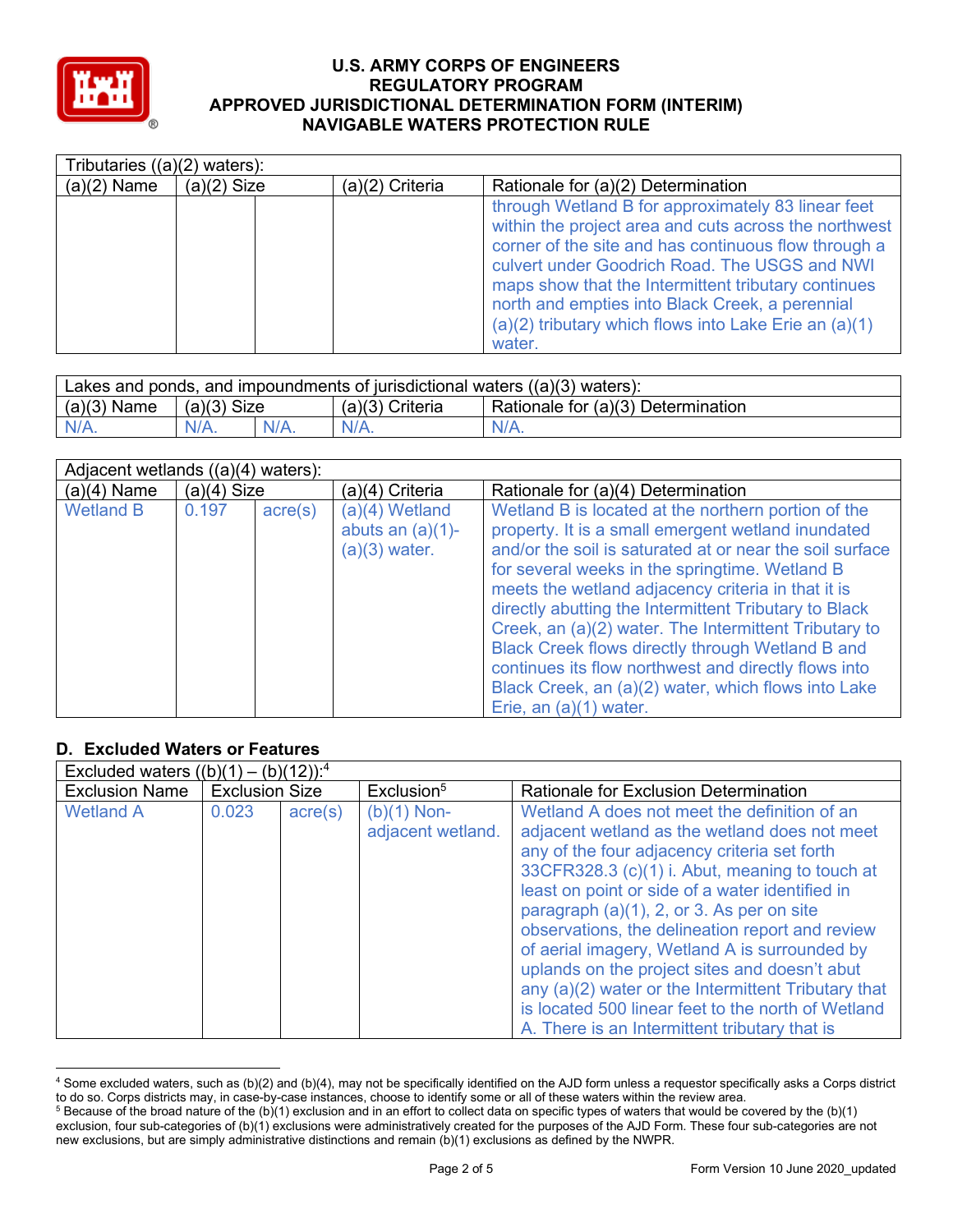

| Excluded waters $((b)(1) - (b)(12))$ : <sup>4</sup> |                       |  |                        |                                                                                                                                                                                                                                                                                                                                                                                                                                                                                                                                                                                                                                                                                                                                                                                                                                                                                                                                                                                                                                                                                                                                                                                                                                                                                                                                                                                                                                                                                                                                                                                                                                                                                                                                                                                                                                                                                                                                                                                                                                                                                                                                                                                                                                                                                                                                                                             |  |
|-----------------------------------------------------|-----------------------|--|------------------------|-----------------------------------------------------------------------------------------------------------------------------------------------------------------------------------------------------------------------------------------------------------------------------------------------------------------------------------------------------------------------------------------------------------------------------------------------------------------------------------------------------------------------------------------------------------------------------------------------------------------------------------------------------------------------------------------------------------------------------------------------------------------------------------------------------------------------------------------------------------------------------------------------------------------------------------------------------------------------------------------------------------------------------------------------------------------------------------------------------------------------------------------------------------------------------------------------------------------------------------------------------------------------------------------------------------------------------------------------------------------------------------------------------------------------------------------------------------------------------------------------------------------------------------------------------------------------------------------------------------------------------------------------------------------------------------------------------------------------------------------------------------------------------------------------------------------------------------------------------------------------------------------------------------------------------------------------------------------------------------------------------------------------------------------------------------------------------------------------------------------------------------------------------------------------------------------------------------------------------------------------------------------------------------------------------------------------------------------------------------------------------|--|
| <b>Exclusion Name</b>                               | <b>Exclusion Size</b> |  | Exclusion <sup>5</sup> | Rationale for Exclusion Determination                                                                                                                                                                                                                                                                                                                                                                                                                                                                                                                                                                                                                                                                                                                                                                                                                                                                                                                                                                                                                                                                                                                                                                                                                                                                                                                                                                                                                                                                                                                                                                                                                                                                                                                                                                                                                                                                                                                                                                                                                                                                                                                                                                                                                                                                                                                                       |  |
|                                                     |                       |  |                        | located 70 linear feet offsite to the west and<br>south of the site, but a paved road lies between<br>Wetland A and that Intermittent tributary and<br>there are no connections from Wetland A to that<br>Intermittent Tributary. There is a roadside ditch<br>outside of the project area located to the west.<br>The ditch is not considered a water of the U.S.<br>Review of aerial imagery and historic USGS topo<br>maps do not depict that ditch as modified or<br>relocated tributaries. ii. Are inundated by flooding<br>from a water identified in paragraph $(a)1$ , $(2)$ or<br>(3) in a typical year. On-site observations<br>indicate that Wetland A isn't inundated by<br>flooding from any nearby $(a)(2)$ water. There was<br>no evidence of flooding such as sediment,<br>debris, wrack lines or scour. Also, several years<br>of aerial imagery do not indicate any visible<br>signs of flooding and FEMA floodmaps depict<br>Wetland A to be outside of the mapped 500-year<br>floodplain and Regulatory floodway. The Websoil<br>Survey data shows that none of mapped soils<br>series located within Wetland A are identified as<br>having no frequency of flooding or ponding. iii<br>Are physically separated from a water identified<br>in paragraph $(a)(1)$ , $(2)$ , or $(3)$ of this section only<br>by a natural berm, bank, dune, or similar natural<br>feature. There is no evidence of a natural berm,<br>bank dune or similar natural feature iv. There is<br>no evidence that indicates that Wetland A is<br>physically separated from a water identified in<br>paragraph $(a)(1)$ , $(2)$ , or $(3)$ of this section only<br>by an artificial dike, barrier, or similar artificial<br>structure so long as that structure allows for a<br>direct hydrologic surface connection between the<br>wetlands and the water identified in paragraph<br>$(a)(1)$ , $(2)$ , or $(3)$ of this section in a typical year,<br>such as through a culvert, flood or tide gate,<br>pump, or similar artificial feature. A culvert is<br>located at the intersection of County Road and<br>Goodrich Road, but Wetland A is 20 linear feet<br>north from the culvert and there is no direct<br>hydrologic surface connection from Wetland A to<br>the culvert. The culvert does allow for flow from<br>the roadside ditch (the ditch isn't a water of the |  |
|                                                     |                       |  |                        |                                                                                                                                                                                                                                                                                                                                                                                                                                                                                                                                                                                                                                                                                                                                                                                                                                                                                                                                                                                                                                                                                                                                                                                                                                                                                                                                                                                                                                                                                                                                                                                                                                                                                                                                                                                                                                                                                                                                                                                                                                                                                                                                                                                                                                                                                                                                                                             |  |
|                                                     |                       |  |                        | U.S.) to a Tributary that is 70 feet west and<br>south of the project site.                                                                                                                                                                                                                                                                                                                                                                                                                                                                                                                                                                                                                                                                                                                                                                                                                                                                                                                                                                                                                                                                                                                                                                                                                                                                                                                                                                                                                                                                                                                                                                                                                                                                                                                                                                                                                                                                                                                                                                                                                                                                                                                                                                                                                                                                                                 |  |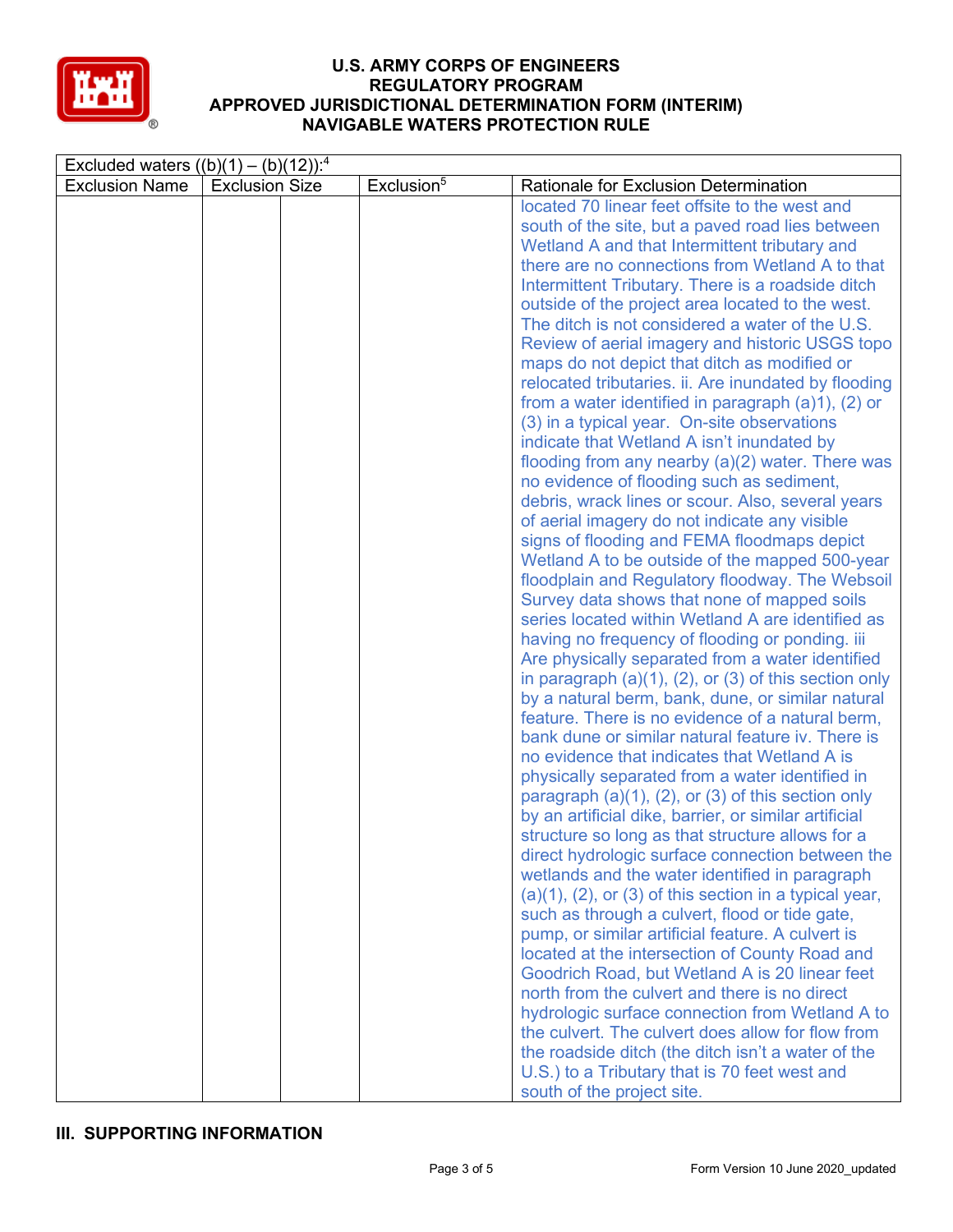

- **A. Select/enter all resources** that were used to aid in this determination and attach data/maps to this document and/or references/citations in the administrative record, as appropriate.
	- $\boxtimes$  Information submitted by, or on behalf of, the applicant/consultant: The Wetland Delineation Report

submitted by Wetlands Investigation Co., Dated JUL2020

This information is sufficient for purposes of this AJD. Rationale: NA

- $\Box$  Data sheets prepared by the Corps: Title(s) and/or date(s).
- ☒ Photographs: Aerial: Google earth aerial imagery 2009, 2014 and 2018
- ☒ Corps site visit(s) conducted on: September 22,2020
- ☐ Previous Jurisdictional Determinations (AJDs or PJDs): ORM Number(s) and date(s).
- ☒ Antecedent Precipitation Tool: *provide detailed discussion in Section III.B*.
- ☒ USDA NRCS Soil Survey: NRCS Web Soil, Accessed 21OCT2020,

Survey,https://websoilsurvey.nrcs.usda.gov/app/WebSoilSurvey.aspx

☒ USFWS NWI maps: USFWS National Wetlands Inventory Mapper, Accessed 21OCT2020,

- https://fwsprimary.wim.usgs.gov/wetlands/apps/wetlands-mapper/
- ☒ USGS topographic maps: USGS 2016 Clarence Center Quadrangle

| Data Source (select)              | Name and/or date and other relevant information                          |  |  |  |
|-----------------------------------|--------------------------------------------------------------------------|--|--|--|
| <b>USGS Sources</b>               | USGS National Map, Accessed 210CT2020,                                   |  |  |  |
|                                   | https://viewer.nationalmap.gov/advanced-viewer/                          |  |  |  |
| <b>USDA Sources</b>               | $N/A$ .                                                                  |  |  |  |
| <b>NOAA Sources</b>               | $N/A$ .                                                                  |  |  |  |
| <b>USACE Sources</b>              | Federal FEMA National Flood Hazard Layer Zones Accessed 210CT2020        |  |  |  |
| <b>State/Local/Tribal Sources</b> | $N/A$ .                                                                  |  |  |  |
| <b>Other Sources</b>              | Historical Aerial.com 1958, 1972, 2005 years reviewed Accessed 210CT2020 |  |  |  |

## **Other data sources used to aid in this determination:**

**B. Typical year assessment(s):** The APT pulls precipitation data from NOAA's Daily Global Historical Climatology Network. The APT evaluates normal precipitation conditions based on the three 30-day periods preceding the observation date. For each period, a weighted condition value is assigned by determining whether the 30-day precipitation total falls within, above, or below the 70th and 30th percentiles for totals from the same date range over the preceding 30 years. The APT then makes a determination of "normal," "wetter than normal," or "drier than normal" based on the condition value sum. The APT also displays results generated via the Palmer Drought Severity Index and the University of Delaware WebWIMP

An APT evaluation was run, associated with Google Earth Aerial photos for 2009, 2014 and 2018. The evaluation was run for the weather stations in the immediate vicinity of the site. Results indicate two years of normal conditions and one year of wetter than normal conditions for the project site. Aerials for all years indicate the presence of water in the Intermittent Tributary to Black Creek onsite. The aerials for all years also suggest no inundation to the subject wetland (Wetland A) from the Intermitent Tributary to Black Creek onsite, or any other a(1)-a(3) waters offsite.